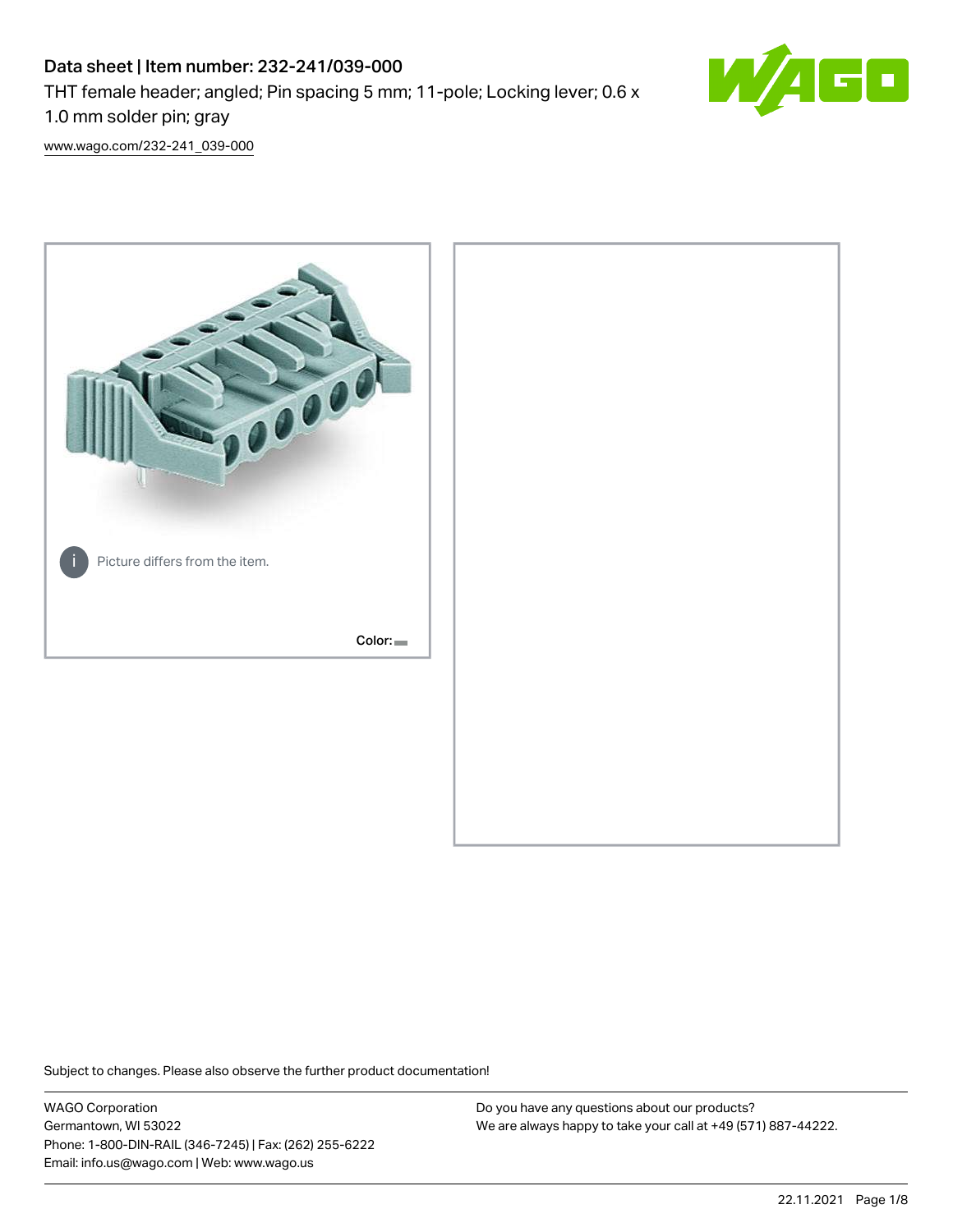

Dimensions in mm

L = pole no. x pin spacing

Distance to first solder pin: 2.2 mm

2- to 3-pole female connectors – one latch only

#### Item description

- **Horizontal or vertical PCB mounting via straight or angled solder pins**
- For board-to-board and board-to-wire connections
- $\blacksquare$ Touch-proof PCB outputs
- $\blacksquare$ Easy-to-identify PCB inputs and outputs
- **Now With coding fingers**

Subject to changes. Please also observe the further product documentation!

WAGO Corporation Germantown, WI 53022 Phone: 1-800-DIN-RAIL (346-7245) | Fax: (262) 255-6222 Email: info.us@wago.com | Web: www.wago.us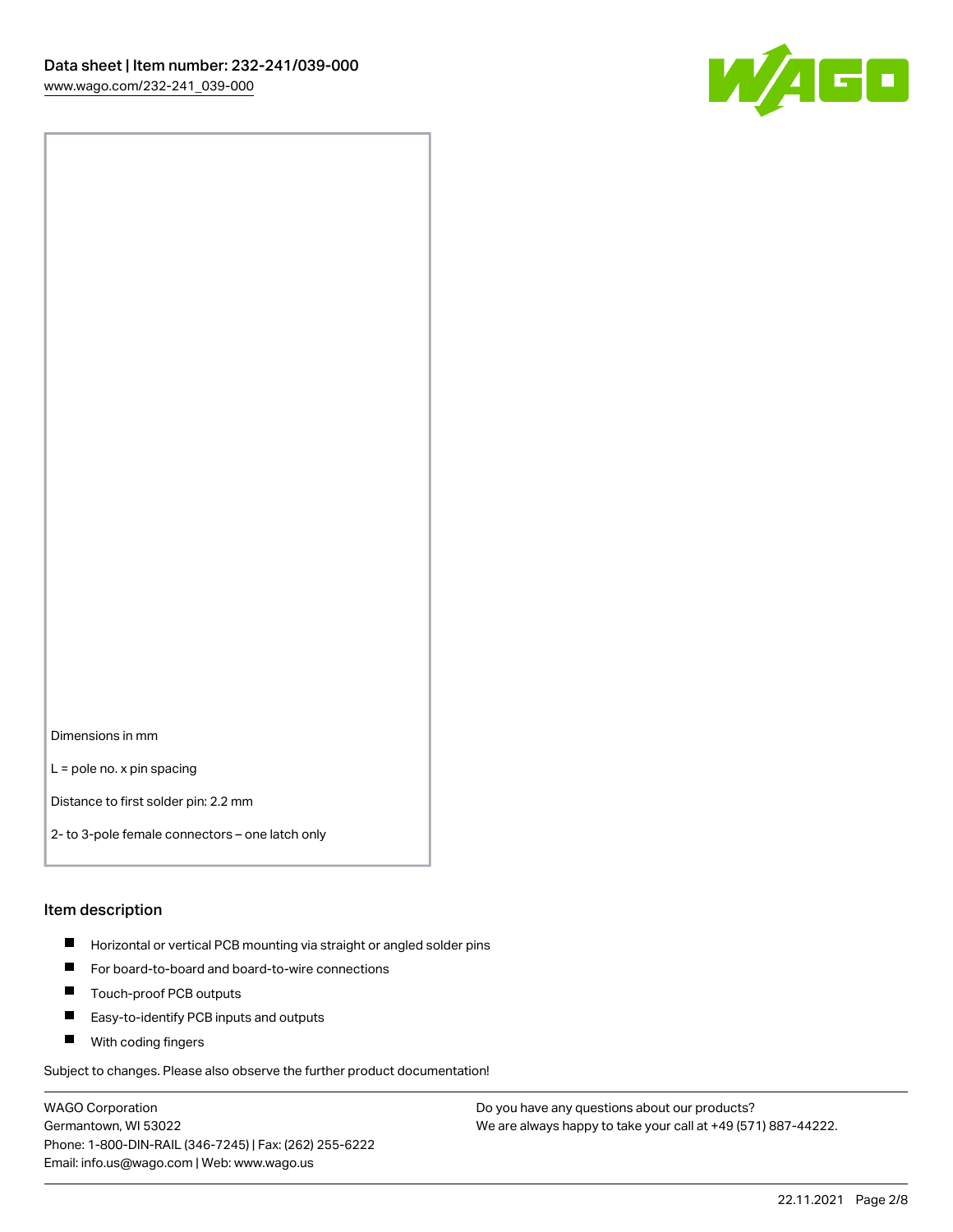

# Data

| Safety information 1 | The <i>MCS – MULTI CONNECTION SYSTEM</i> includes connectors<br>without breaking capacity in accordance with DIN EN 61984. When<br>used as intended, these connectors must not be connected<br>/disconnected when live or under load. The circuit design should<br>ensure header pins, which can be touched, are not live when<br>unmated. |
|----------------------|--------------------------------------------------------------------------------------------------------------------------------------------------------------------------------------------------------------------------------------------------------------------------------------------------------------------------------------------|
| Variants:            | Other pole numbers<br>3.8 mm pin projection for male headers with straight solder pins<br>Gold-plated or partially gold-plated contact surfaces<br>Other versions (or variants) can be requested from WAGO Sales or<br>configured at https://configurator.wago.com/                                                                        |

# Electrical data

### IEC Approvals

| Ratings per                 | IEC/EN 60664-1                                                       |
|-----------------------------|----------------------------------------------------------------------|
| Rated voltage (III / 3)     | 320 V                                                                |
| Rated surge voltage (III/3) | 4 <sub>k</sub> V                                                     |
| Rated voltage (III/2)       | 320 V                                                                |
| Rated surge voltage (III/2) | 4 <sub>k</sub> V                                                     |
| Nominal voltage (II/2)      | 630 V                                                                |
| Rated surge voltage (II/2)  | 4 <sub>k</sub> V                                                     |
| Rated current               | 12A                                                                  |
| Legend (ratings)            | (III / 2) $\triangleq$ Overvoltage category III / Pollution degree 2 |

### UL Approvals

| Approvals per                  | UL 1059 |
|--------------------------------|---------|
| Rated voltage UL (Use Group B) | 300 V   |
| Rated current UL (Use Group B) | 15 A    |
| Rated voltage UL (Use Group D) | 300 V   |
| Rated current UL (Use Group D) | 10 A    |

## Ratings per UL

| Rated voltage UL 1977 | 600 V |
|-----------------------|-------|
| Rated current UL 1977 |       |

Subject to changes. Please also observe the further product documentation!

| <b>WAGO Corporation</b>                                | Do you have any questions about our products?                 |
|--------------------------------------------------------|---------------------------------------------------------------|
| Germantown, WI 53022                                   | We are always happy to take your call at +49 (571) 887-44222. |
| Phone: 1-800-DIN-RAIL (346-7245)   Fax: (262) 255-6222 |                                                               |
| Email: info.us@wago.com   Web: www.wago.us             |                                                               |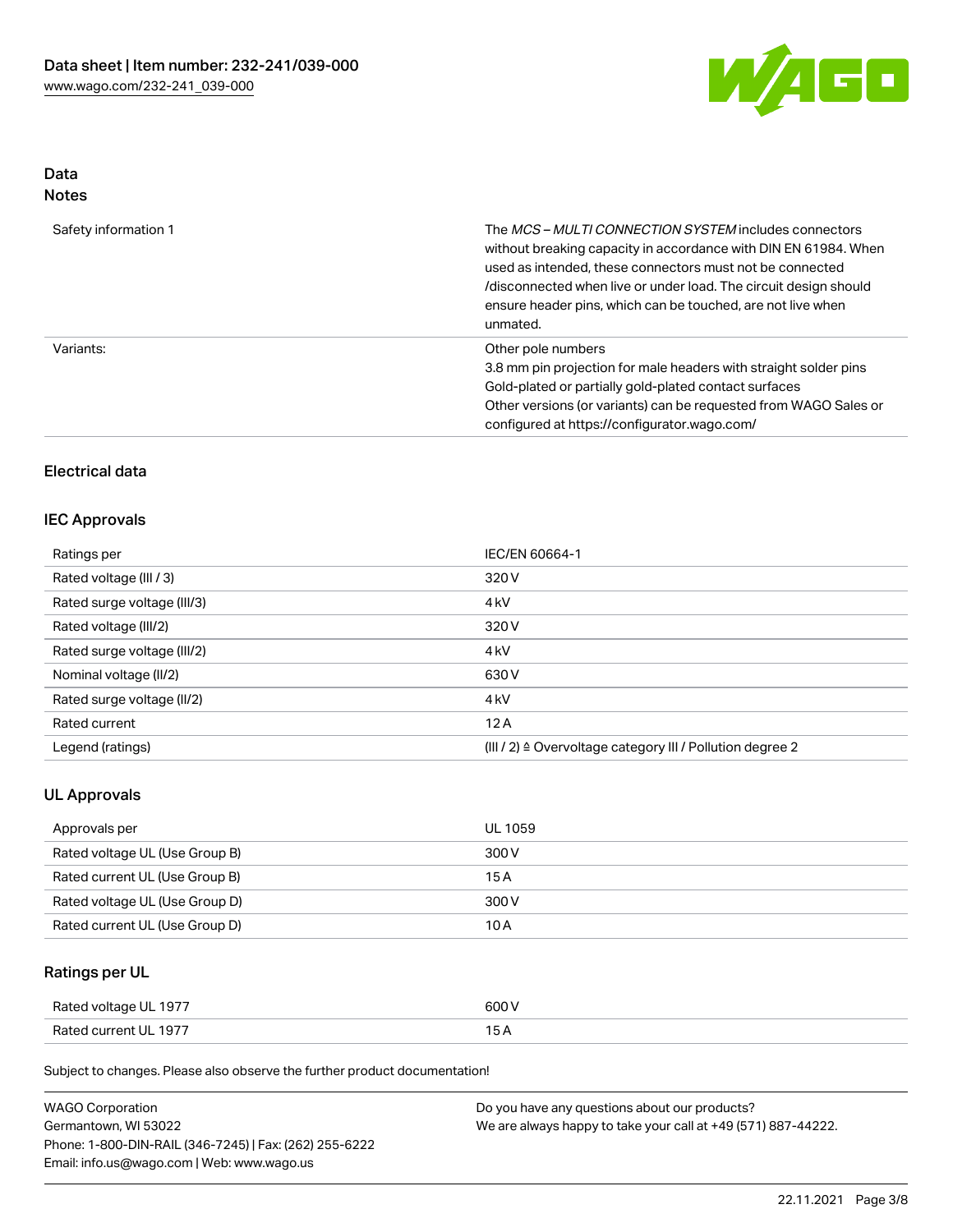

# CSA Approvals

| Approvals per                   | <b>CSA</b>        |
|---------------------------------|-------------------|
| Rated voltage CSA (Use Group B) | 300 V             |
| Rated current CSA (Use Group B) | 15A               |
| Rated voltage CSA (Use Group D) | 300 V             |
| Rated current CSA (Use Group D) | 10A               |
| Connection data                 |                   |
| Total number of potentials      | 11                |
| Number of connection types      | $\mathbf{1}$      |
| Number of levels                | 1                 |
| <b>Connection 1</b>             |                   |
| Number of poles                 | 11                |
| Physical data                   |                   |
| Pin spacing                     | 5 mm / 0.197 inch |

| $1.11$ opao $1.1$                    |                       |
|--------------------------------------|-----------------------|
| Width                                | 70.8 mm / 2.787 inch  |
| Height                               | 16.6 mm / 0.654 inch  |
| Height from the surface              | 11.6 mm / 0.457 inch  |
| Depth                                | 18.25 mm / 0.719 inch |
| Solder pin length                    | 5 mm                  |
| Solder pin dimensions                | $0.6 \times 1$ mm     |
| Drilled hole diameter with tolerance | $1.3$ $(+0.1)$ mm     |

# Plug-in connection

| Contact type (pluggable connector) | Female header |
|------------------------------------|---------------|
| Connector (connection type)        | for PCB       |
| Mismating protection               | No            |
| Mating direction to the PCB        | 0°            |
| Locking of plug-in connection      | locking lever |

## PCB contact

| <b>PCB Contact</b>     |                                            |
|------------------------|--------------------------------------------|
| Solder pin arrangement | over the entire female connector (in-line) |

Subject to changes. Please also observe the further product documentation!

| <b>WAGO Corporation</b>                                | Do you have any questions about our products?                 |
|--------------------------------------------------------|---------------------------------------------------------------|
| Germantown, WI 53022                                   | We are always happy to take your call at +49 (571) 887-44222. |
| Phone: 1-800-DIN-RAIL (346-7245)   Fax: (262) 255-6222 |                                                               |
| Email: info.us@wago.com   Web: www.wago.us             |                                                               |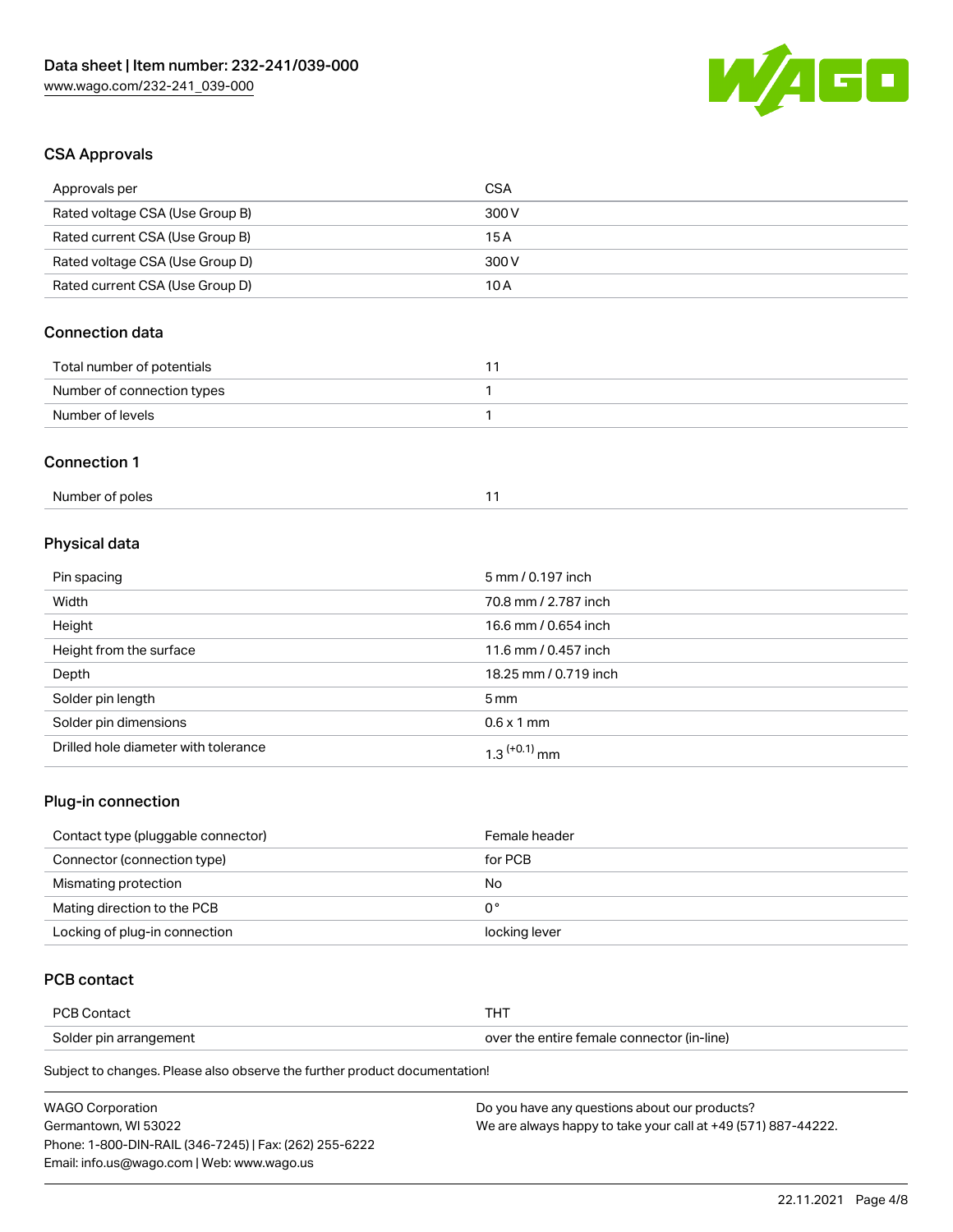

Number of solder pins per potential 1

### Material data

| Color                       | gray             |
|-----------------------------|------------------|
| Material group              |                  |
| Insulation material         | Polyamide (PA66) |
| Flammability class per UL94 | V <sub>0</sub>   |
| Contact material            | Copper alloy     |
| Contact plating             | tin-plated       |
| Fire load                   | $0.204$ MJ       |
| Weight                      | 11 g             |

### Environmental requirements

### Commercial data

| PU (SPU)              | 25 Stück      |
|-----------------------|---------------|
| Packaging type        | box           |
| Country of origin     | DE.           |
| <b>GTIN</b>           | 4050821689546 |
| Customs tariff number | 85366990990   |

### Approvals / Certificates

#### Country specific Approvals

| Logo | Approval                               | <b>Additional Approval Text</b> | Certificate<br>name |
|------|----------------------------------------|---------------------------------|---------------------|
| ЛR   | <b>CSA</b><br>DEKRA Certification B.V. | C <sub>22.2</sub>               | 1466354             |

#### Ship Approvals

| Logo                                                                       | Approval                                  | <b>Additional Approval Text</b> | Certificate<br>name                |
|----------------------------------------------------------------------------|-------------------------------------------|---------------------------------|------------------------------------|
| ABS.                                                                       | <b>ABS</b><br>American Bureau of Shipping |                                 | $19-$<br>HG15869876-<br><b>PDA</b> |
|                                                                            | BV                                        | <b>IEC 60998</b>                | 11915/D0 BV                        |
| Subject to changes. Please also observe the further product documentation! |                                           |                                 |                                    |

| <b>WAGO Corporation</b>                                | Do you have any questions about our products?                 |  |
|--------------------------------------------------------|---------------------------------------------------------------|--|
| Germantown, WI 53022                                   | We are always happy to take your call at +49 (571) 887-44222. |  |
| Phone: 1-800-DIN-RAIL (346-7245)   Fax: (262) 255-6222 |                                                               |  |
| Email: info.us@wago.com   Web: www.wago.us             |                                                               |  |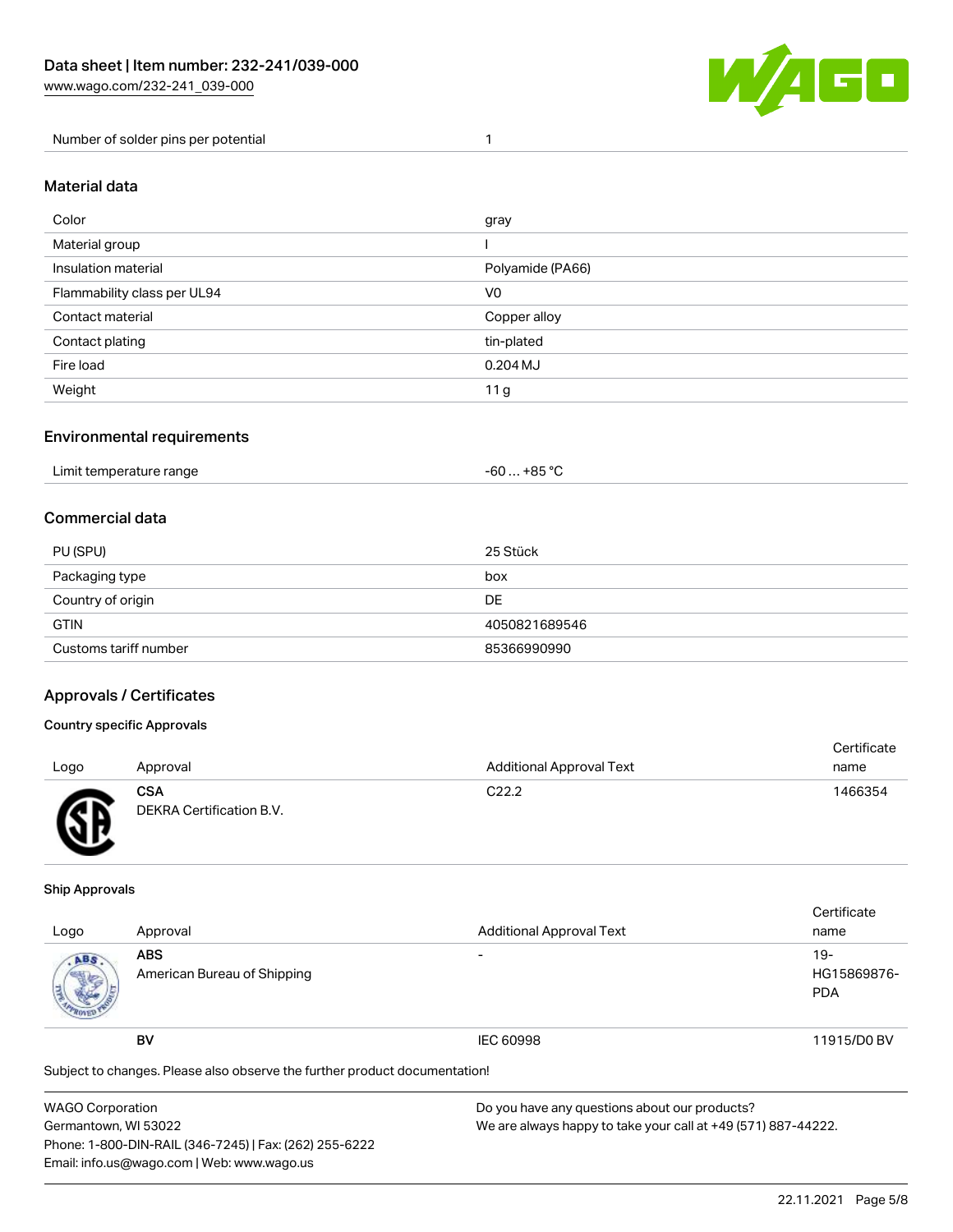

- TAE 000016Z



Bureau Veritas S.A.

# $\overline{DNN}$  GL

| <b>DNV GL</b>                          |  |
|----------------------------------------|--|
| Det Norske Veritas, Germanischer Lloyd |  |

#### UL-Approvals

| Logo                  | Approval                                    | <b>Additional Approval Text</b> | Certificate<br>name |
|-----------------------|---------------------------------------------|---------------------------------|---------------------|
| $\boldsymbol{\theta}$ | UL<br>Underwriters Laboratories Inc.        | <b>UL 1059</b>                  | E45172              |
| 9.                    | <b>UR</b><br>Underwriters Laboratories Inc. | <b>UL 1977</b>                  | E45171              |

## Counterpart



Item no.231-611 Nell 110.251-611<br>Male connector; 11-pole; Pin spacing 5 mm; gray [www.wago.com/231-611](https://www.wago.com/231-611)

### Optional accessories

| Testing accessories |                                                                                                                            |                      |
|---------------------|----------------------------------------------------------------------------------------------------------------------------|----------------------|
| Testing accessories |                                                                                                                            |                      |
|                     | ltem no.: 231-661<br>Test plugs for female connectors; for 5 mm and 5.08 mm pin spacing; 2,50 mm <sup>2</sup> ; light gray | www.wago.com/231-661 |
|                     |                                                                                                                            |                      |

# Downloads **Documentation**

| <b>Additional Information</b> |            |        |          |
|-------------------------------|------------|--------|----------|
| Technical explanations        | 2019 Apr 3 | pdf    | Download |
|                               |            | 2.0 MB |          |

# CAD files

#### CAD data

Subject to changes. Please also observe the further product documentation!

| <b>WAGO Corporation</b>                                | Do you have any questions about our products?                 |
|--------------------------------------------------------|---------------------------------------------------------------|
| Germantown, WI 53022                                   | We are always happy to take your call at +49 (571) 887-44222. |
| Phone: 1-800-DIN-RAIL (346-7245)   Fax: (262) 255-6222 |                                                               |
| Email: info.us@wago.com   Web: www.wago.us             |                                                               |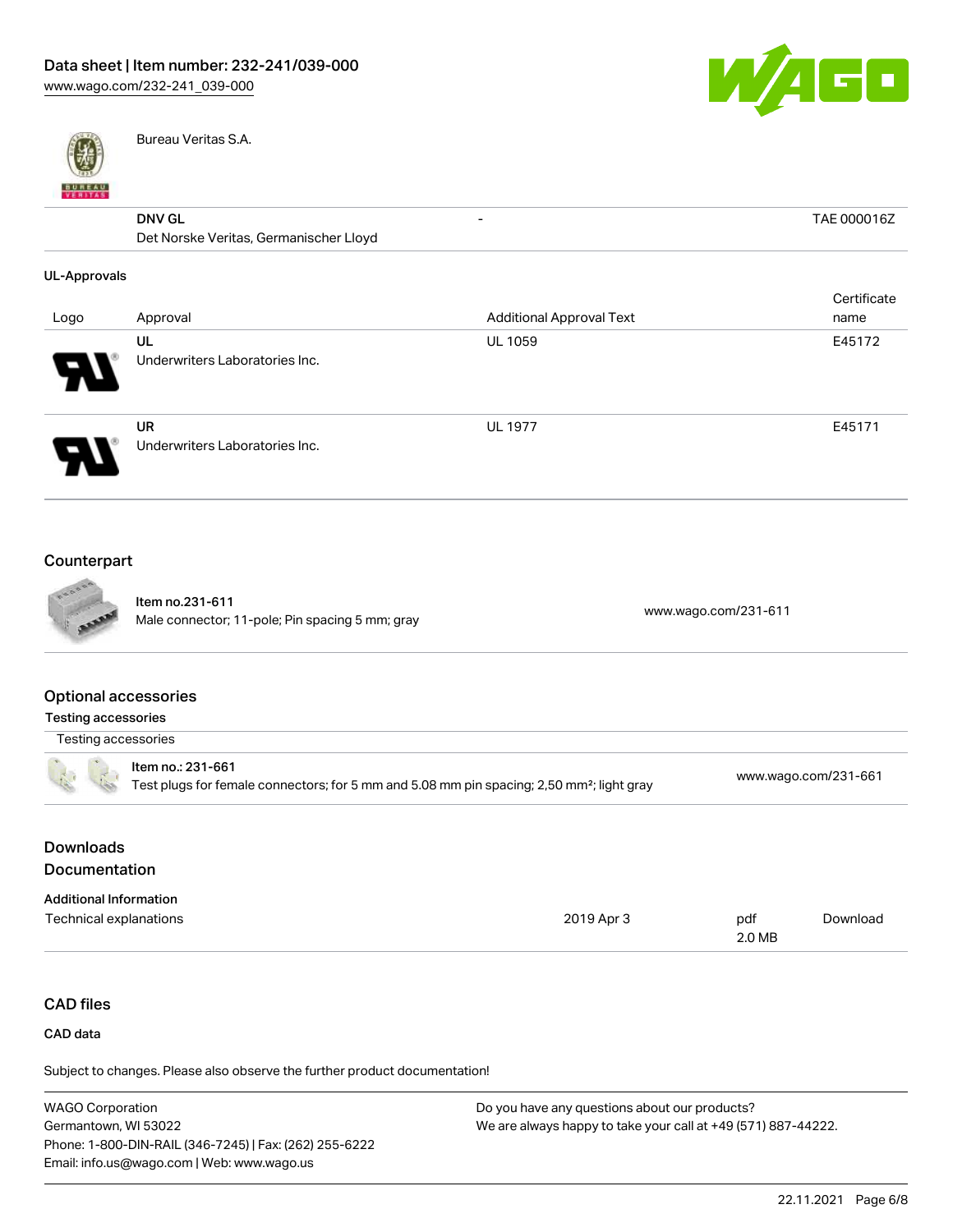2D/3D Models 232-241/039-000 URL [Download](https://www.wago.com/global/d/3D_URLS_232-241_039-000)

#### PCB Design

Symbol and Footprint 232-241/039-000 CAx data for your PCB design, consisting of "schematic symbols and PCB footprints", URL [Download](https://www.wago.com/global/d/UltraLibrarian_URLS_232-241_039-000)

allow easy integration of the WAGO component into your development environment.

#### Supported formats:

- $\blacksquare$ Accel EDA 14 & 15
- ш Altium 6 to current version
- П Cadence Allegro
- П **DesignSpark**
- П Eagle Libraries
- KiCad  $\blacksquare$
- П Mentor Graphics BoardStation
- П Mentor Graphics Design Architect
- П Mentor Graphics Design Expedition 99 and 2000
- $\blacksquare$ OrCAD 9.X PCB and Capture
- $\blacksquare$ PADS PowerPCB 3, 3.5, 4.X, and 5.X
- П PADS PowerPCB and PowerLogic 3.0
- П PCAD 2000, 2001, 2002, 2004, and 2006
- П Pulsonix 8.5 or newer
- П **STL**
- $\blacksquare$ 3D STEP
- $\blacksquare$ TARGET 3001!
- $\blacksquare$ View Logic ViewDraw
- П Quadcept
- П Zuken CadStar 3 and 4
- $\blacksquare$ Zuken CR-5000 and CR-8000

PCB Component Libraries (EDA), PCB CAD Library Ultra Librarian

#### CAE data

ZUKEN Portal 232-241/039-000 URL [Download](https://www.wago.com/global/d/Zuken_URLS_232-241_039-000)

Subject to changes. Please also observe the further product documentation!

WAGO Corporation Germantown, WI 53022 Phone: 1-800-DIN-RAIL (346-7245) | Fax: (262) 255-6222 Email: info.us@wago.com | Web: www.wago.us